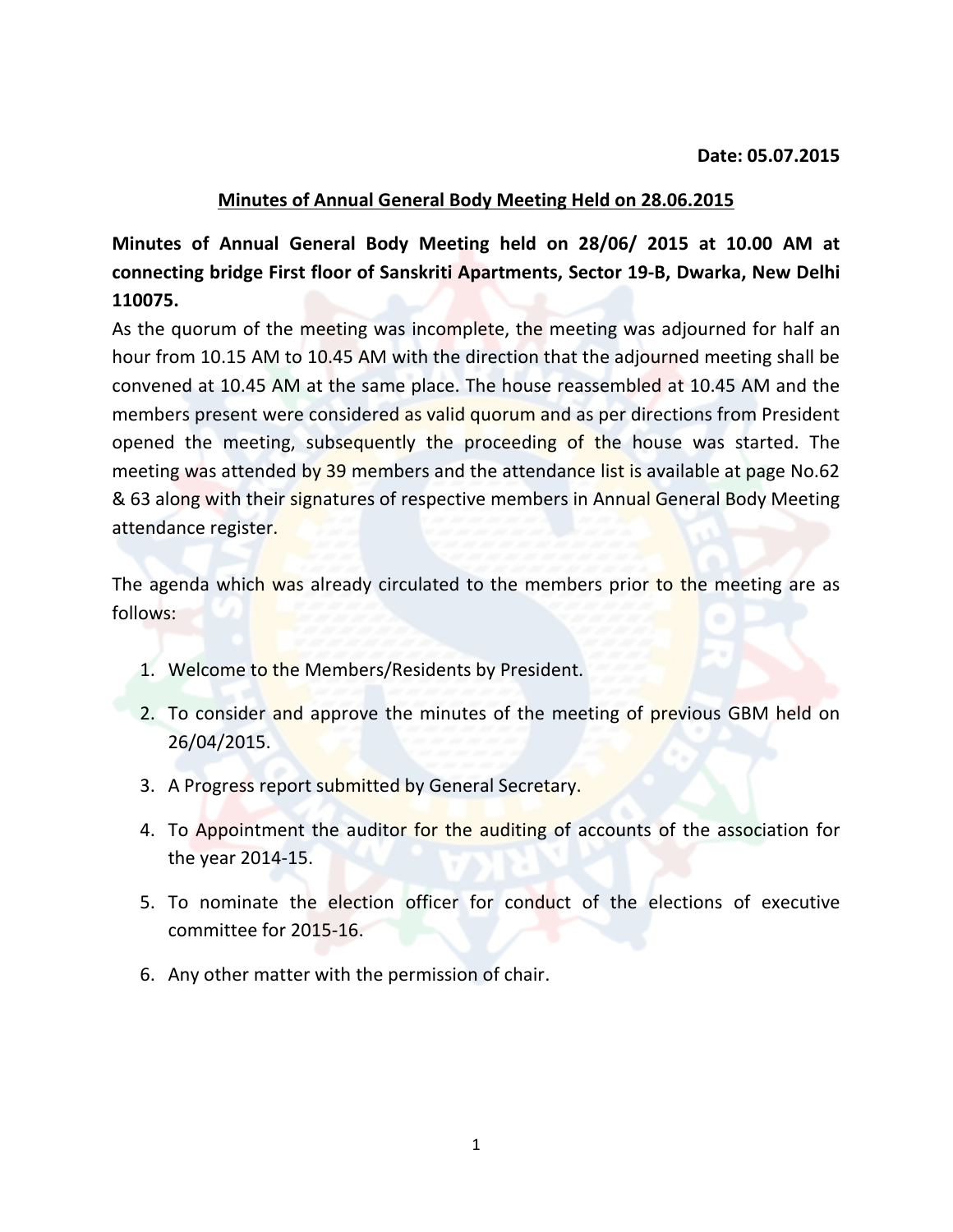## **Agenda 1**

President Dr. Subhash Chander **welcomed the members/residents** and started the proceeding of the Annual General Body Meeting.

# **Agenda 2**

Secretary Informed the house that minutes of meeting of GBM held on 26.04.2015 were already circulated among the members. General Secretary informed that NO OBJECTION was received on the minutes of meetings till date; he requested the house to approve the minutes of meeting of GBM held on 26.04.2015.

## **House approved the minutes of meeting with one voice.**

## **Agenda 3**

#### **General Secretary read out the Progress report for the year 2014-15 as follows:-**

Gen. Secretary informed the house that the current RWA has tried to maintain **transparency and Accountability.** All the RWA members tried to maintain honesty and dedication towards the duties assigned to them.

The secretary stressed the **need for updating and maintaining the books of account** so that transparency in accounts and works may be maintained.

Regarding membership register secretary informed the house that till date **only 40 memberships have been updated** in the membership register. He appealed to all the members present in the house to cooperate and motivate those members who have not bothered to submit and get their documents verified.

Secretary also informed that in the year 2014-15, **four GBM were held and 14 EC** meetings were also held to take stock of the works.

With the relentless efforts of RWA **quality of water got improved and also water supply has improved in a big way.**

As far as cleanliness is concerned and as per wish of GB, the EC members took special interest and guided the sweeping and cleaning staff, which resulted in largely neat and clean premises of society. **Senior citizens also contributed towards this work** for which secretary thanked them on behalf of house. Special attention was given to **streamline the security system for which a campaign was launched for issuing cars and two wheelers stickers** , Residents were explained the necessity of pasting identification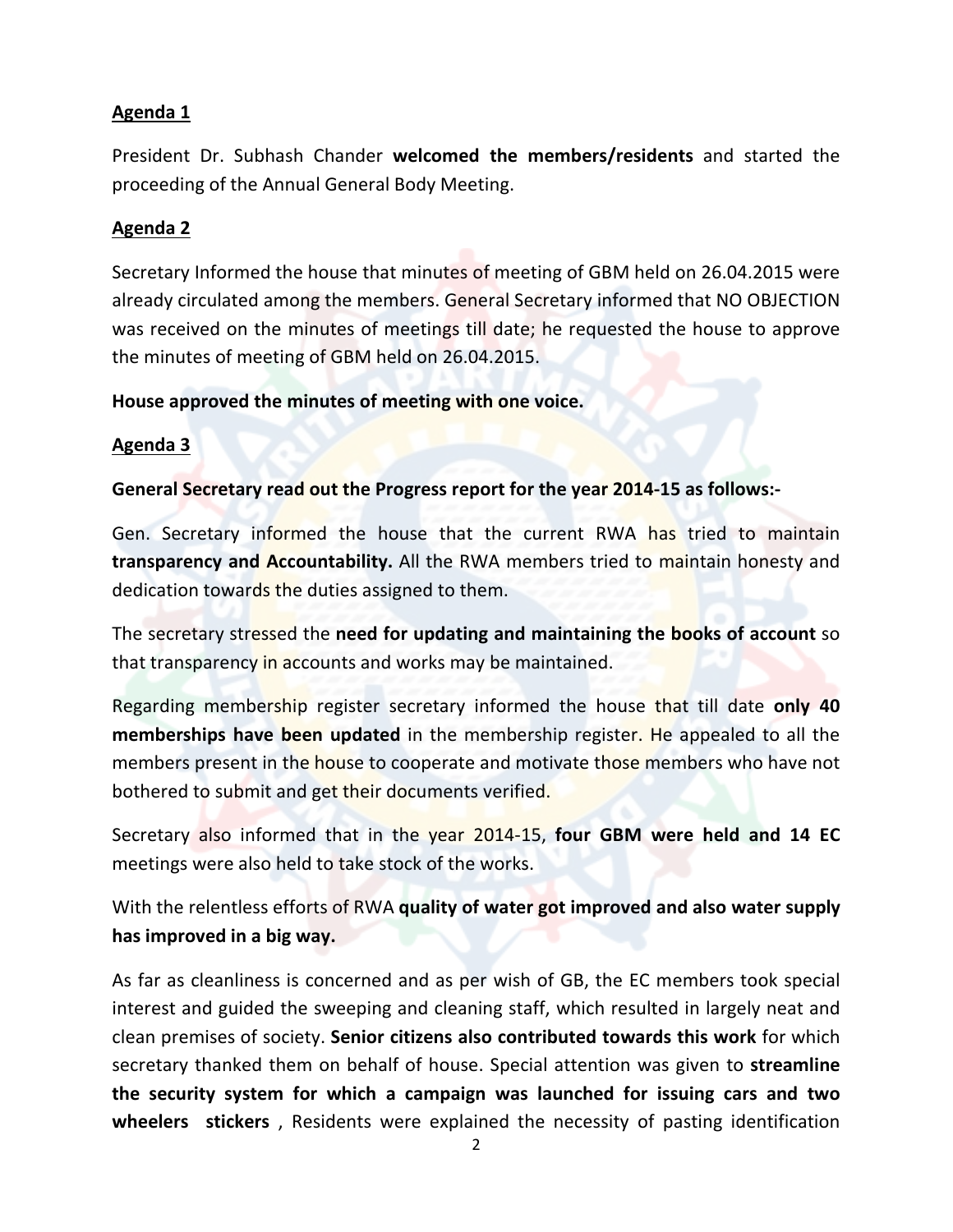stickers on their vehicles. We succeeded to a large extend but still much is desired to be done.

A notice was issued to all those **workers/maids working as car washers and house maids to get there I cards prepared from society office** to keep check on their movements. We hope to complete this work within next 7-8 days.

**4 new Cameras** are under installation along with new 16 channel HD CCTV system to strengthen the vigilance in society.

To facilitate the working staff and others **two toilets were repaired and renovated. Also one RO and water cooler have been installed** near the Main gate No.1 for clean and cold water for residents and workers.

Most of the street lights which were not functioning were repaired by DDA due to regular persuasion and follow up by sh.H.S.Mehra, Sh.Balbir Tyagi, Sh.Amolak Ram Aggarwal and senior citizens.

For the convenience of residents one **AMUL milk kiosk has been installed and also one vegetable vendor has been allowed to sell vegetable and fruits**.

An application to install one energy meter for RWA use has been submitted to the BSES and they have ensured to install the same at the earliest. It may be recalled that a penalty of RS.11000/- was imposed as there was no legal connection obtained by the previous RWA committees. **The penalty after negotiation got reduced to Rs.5500/- and paid promptly.**

Residents used to feel a great difficulty during rainy season and hot days while dropping and picking up their wards from school or waiting for public convenience. Keeping in view the convenience of Residents a **shed has been put in place adjoining the main gate. House appreciated the decision**.**Minor repairs of the peripheral roads** within the society were also carried out. All the festivals were celebrated with cooperation of the residents and **NO RWA FUNDS was used for this purpose,** hence saved a huge amount

for RWA and its members. The pervious RWA's committee used to spend same from RWA Funds.

#### **International Yoga Day was celebrated in Society on 21.06.2015.**

Secretary appraised the house regarding maintenance collection which has been on the rise for last two to three months. **Amount appraised is more than Rs.4Lakhs**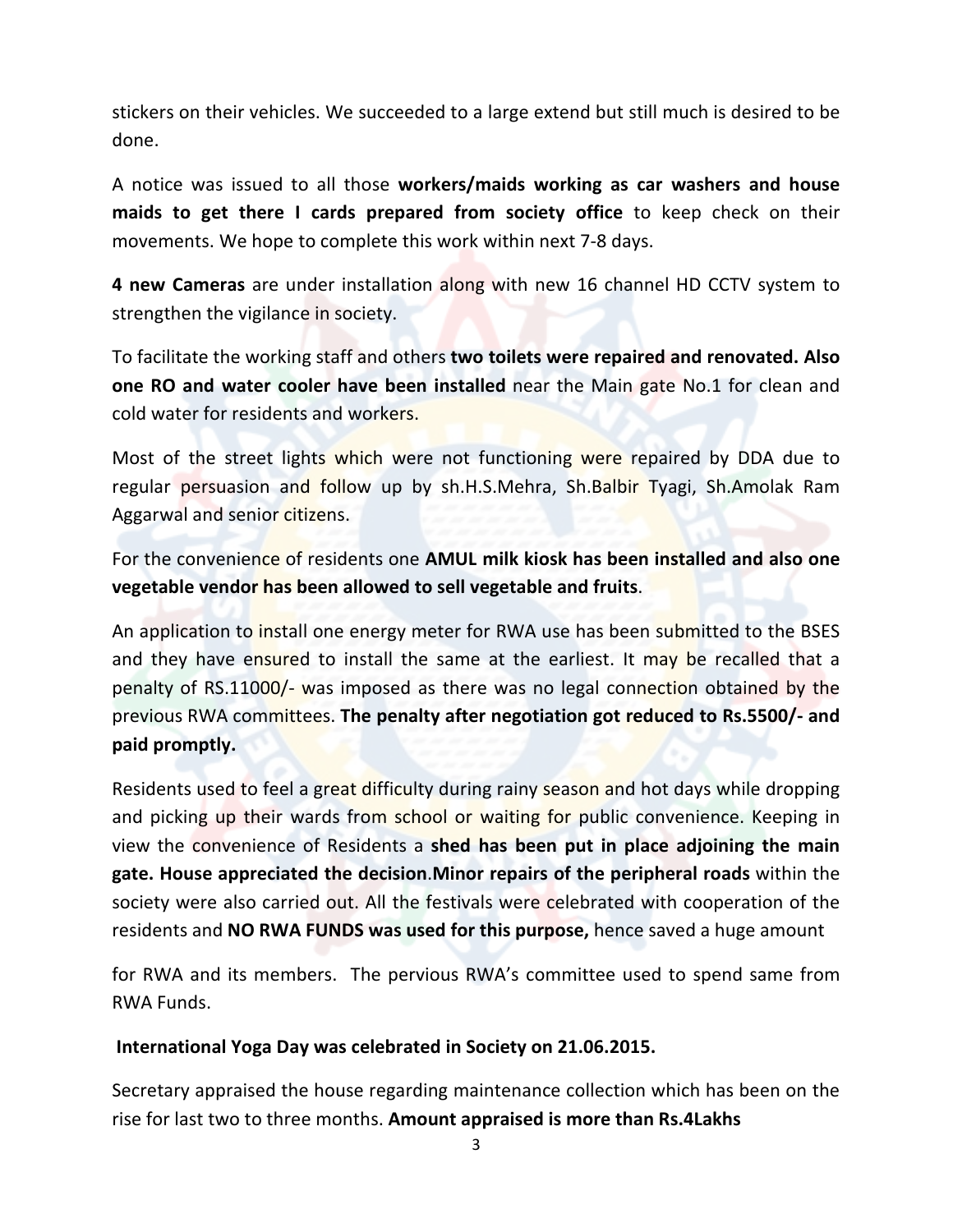General Secretary informed the house that default in **TDS and Service Tax got rectified, thereby saving huge amount to the society. Regularization of TDS return has been done after submission of Rs.20000/- as penalty on previous submissions.**

General Secretary informed the house that a house tax collection campaign was organized by RWA on 21.06.2015 for convenience of the residents.

General Secretary also informed the house about **financial savings** and earnings of RWA during year 2014-15 as follows:-

- 1. Approximate Rs. 150000/- service tax recovered from agencies which was wrongly paid to them by previous RWA's as the agencies they did not have any Service Tax Number.
- 2. Approximately 150000/- has been saved which was used to spend on celebration of festivals from RWA funds.
- 3. Contribution of Rs. 48000/- is being earned from AMUL kiosk annually.
- 4. Contribution from vegetable vendor of Rs.12000/- PA.
- 5. Contribution from kabari of Rs.72000/- PA earlier used to pay just Rs 12,000/= per month.
- 6. Rs.11000/- is being earned from Airport Authority against space providing for installation of Noise pollution measuring machine.
- 7. Annual fees of Rs.12000/- is being saved due to reduced fees of CA paid earlier.
- 8. Earning from canopies of sale promotion and advertisements of companies in Premises of Sanskriti apartments is Rs.50000/-.

General secretary brought out some points of utter importance for the smooth functioning of RWA he told the house that **NO handing over and taking over of Documents, records, registers, audit reports, account books pertaining to previous RWA's prior to 2014-15 were handed over by outgoing General Secretary Sh. Pradeep Sehrawat. Also No computerized accounts or any relevant document were handed over including password of previous records in computer**. The general secretary explained with regret that keeping the records in order and doing the welfare works is becoming big problem. After elections the new RWA was formed and Parveen Kumar assumed the office as General Secretary, he along with other EC members of RWA tried his level best to convince the outgoing EC to hand over the records of RWA which are only partly available in the office of RWA. The outgoing office bearers have not bothered to do the needful and make the records i.e Books of accounts, EC MOM and GBM MOM registers and other financial and official Records available to the present office bearers.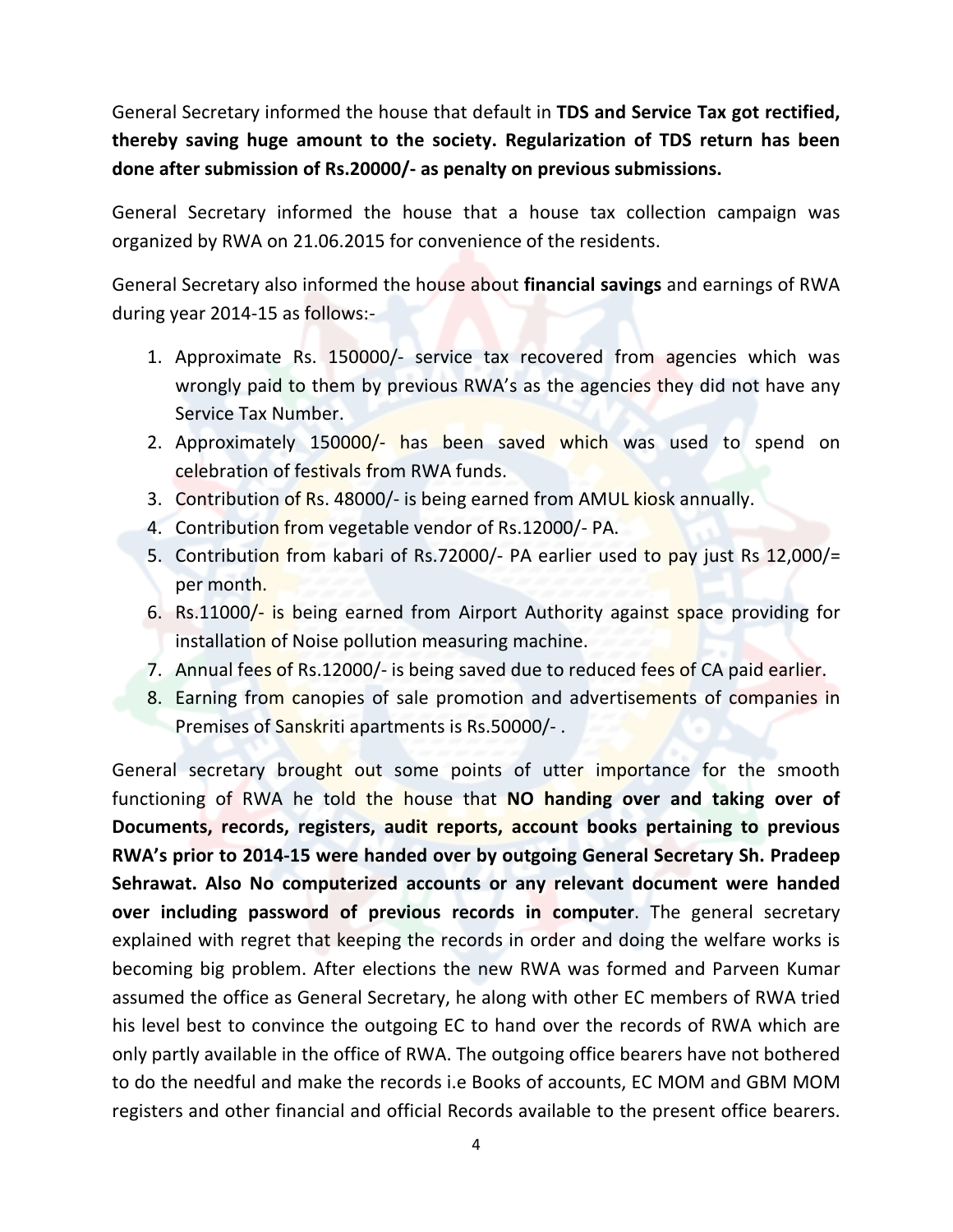This is going on since 2009-10. The part records which were found in the office were incomplete hence of no use.

He also brought to the notice of house that by holding illegal elections which were latter challenged and court appointed local commissioner to look after the society and hold the **society Election they were paid approximately Rs.115000/- from RWA fund. Also Rs.39000/- were paid to the lawyers for representing our garage case in court.** General Secretary informed the house that **it is for first time in the history of RWA Sanskriti apartments, All EC and GBM minutes of meetings are uploaded and circulated through web site to maintain the transparency.** 

#### **Agenda 4**

General Secretary informed the house that appointment of Auditor for the auditing of accounts of association of RWA 2014-15 needs to be done. As per earlier practice consent of CA Yogender verma is received through e-mail, quotation is received for Rs.15000/- for the proposed audit. At this stage Sh. Shree Bhagwan Flat no 204 & Sh. Deepak Sachdev flat no 428 raised an objection regarding the process of selection of auditor and suggested that quotations may be invited from CA's online. It was unanimous decision that a week time shall be given for calling online quotations and elect the lowest bidder. However in case no bid is received within stipulated period CA. Yogender verma shall be appointed as Auditor.

#### **Agenda 5**

In the general interest of RWA Sh. Parveen Kumar seemed very anxious to appoint election officer for conducting the elections for the year 2015-16. However when he invited the name from house for the nomination of election officer, Sh. H.S. Mehra intervened to say that without completion of relevant records including membership register elections cannot be held because the election will be automatically nullified without following proper procedures. The expenditure around Rs.100000/- which has been incurred earlier may be avoided this time. He pointed out that due to incomplete of membership register a number of non member succeeded in getting nominated/elected to the executive committee which was absolutely against the R/R of RWA. To overcome this difficulty a concerted effort was made three times to complete the membership register but residents seemed to be not interested to help in this case it may be noted that till date only 40 residents have come forward and got their names included in the membership register. The completion of membership register is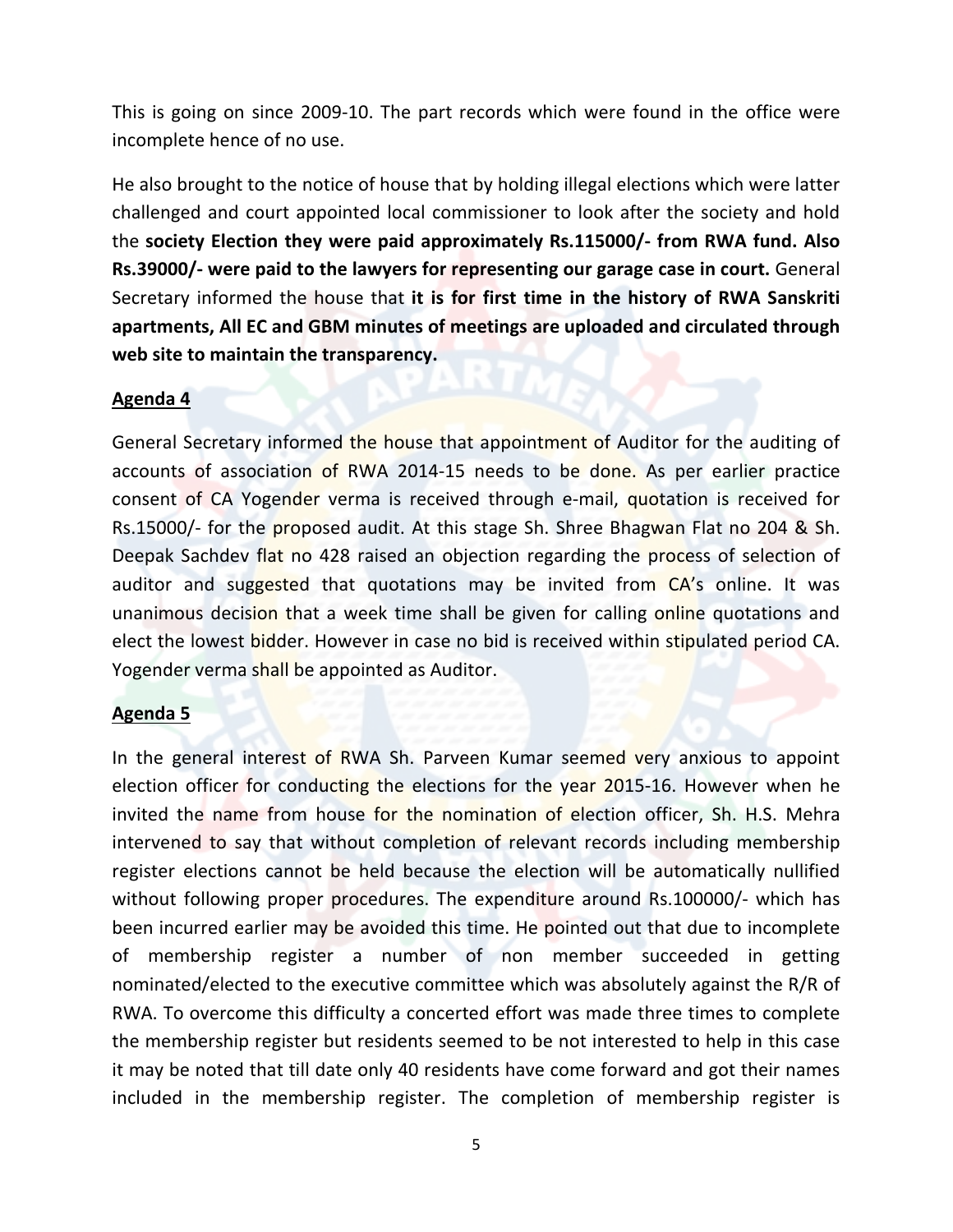mandatory before holding RWA elections. As per MOA page no 17 Clause (xviii) the elections shall be held strictly as per valid voter list.

**Sh. Deepak Sachdev Flat 428 objected the process of preparation of membership register** and informed the house that when this process was not competed in last 5 years how can this be completed in next 15-20 days. However he failed to make any suggestions for quick completion of membership register He added that in his opinion most of the residents are hesitating to give the required information regarding their family.**Sh. Sanjeev Kumar Flat no.330 also supported version of Sh. Deepak Sachdev**, he informed the house that process for preparation of membership register was also carried out by a committee constituted of members including him earlier also which collected necessary documents as required for membership register but due to certain reasons membership register could not be prepared. **He suggested fixing a time frame for members to sign and complete their membership form and registering them in membership register failing which their membership shall be inoperative for the purpose of elections.**

Sh. Nipun Arora explained that due to non-availability of membership register a number of residents who were non-members got elected to the executive committee. The Membership register did not have relevant documents from the members required for incorporating into the membership register hence the membership register remained inoperative for all practical purpose. He also explained to the house that he took personal interest in preparing the membership register to the extent possible and given some shape to the register. **It was also explained that membership register does not require any family information from the member**.

**Again the house agreed to give ample time to the flat owners to provide their details and sign the membership register failing which shall make their membership inoperative for upcoming elections.**

Regarding the membership different members had different opinions therefore it was suggested that the Rules and regulations of RWA may be followed.

Somewhere between the discussions Sh. Shree Bhagwan flat no 204 stood up and shouted at Sh. Hemant kumar Treasurer and pressurized him to stop the recording of proceedings of the house and even threatened direct consequences. He kept on creating ruckus in the house which resulted in total disruption of proceedings. He went out of his limits to threaten RWA EC members and told them if elections are not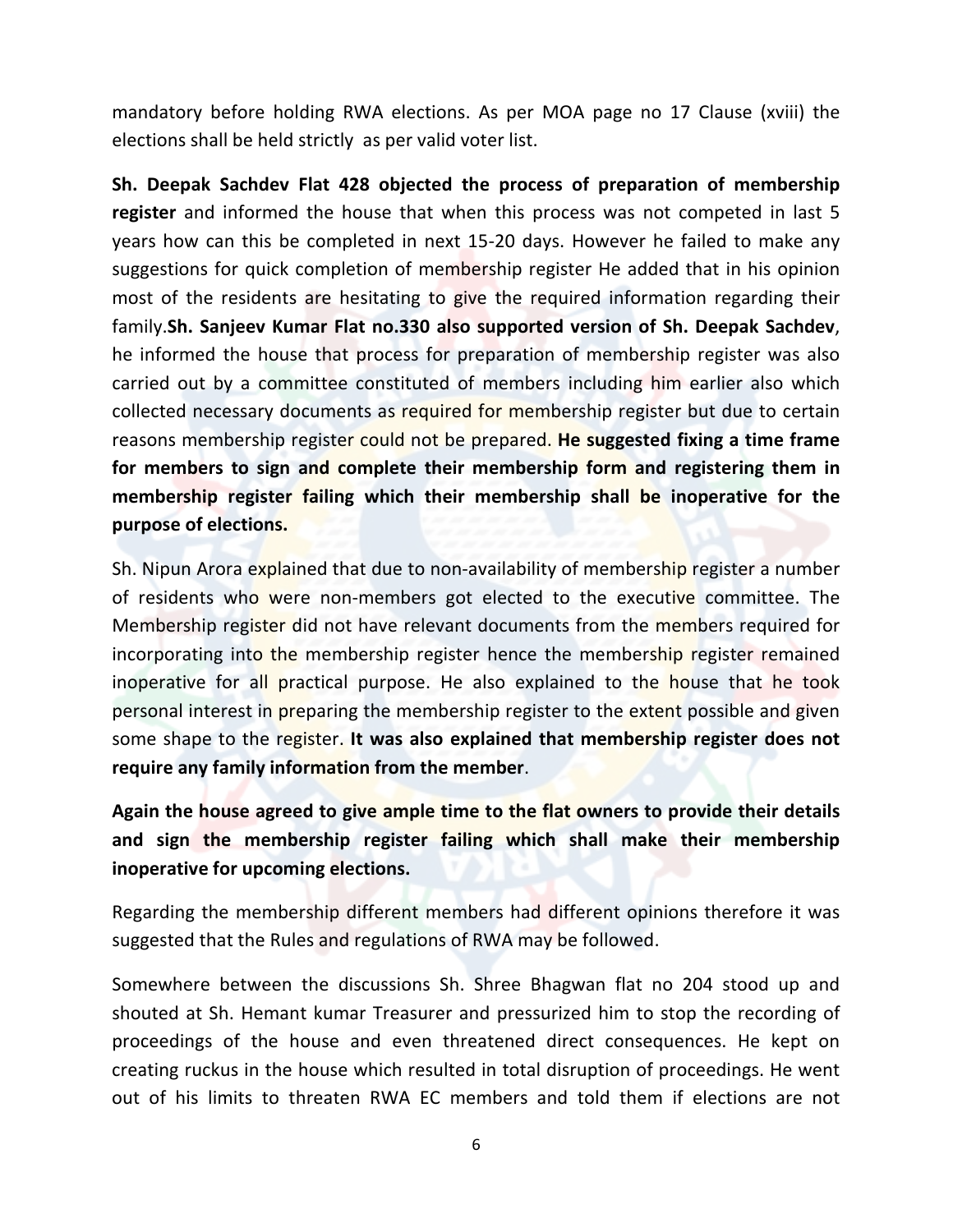announced he will not allow functioning, either of security staff or sweeping and cleaning staff. He floated some allegations against EC members by saying that EC members are receiving milk, bread, butter, vegetables from the vendors.

Dr. Subhash Chandra, President time and again intervened to stop blame game and discuss the matters in a peaceful way.

Sh. Hemant Kumar, Treasurer (Flat No. 247) wanted to apprise the house of the difficulties he was facing as Treasurer of the society he asked for some time to explain his point of view and he was allowed by the chair. First of all Sh. Hemant Kumar thanked the members for their cooperation towards depositing their maintenance dues which were pending for long time. He was at pain to explain his inability to streamline the account matters which are lying unmanaged from previous Treasurer's. He pointed out that till date the earlier treasurer Sh. Rakesh Rawat (Flat no.326) has not handed over the records as per the list given by me to him. **Sh.Hemant kumar pointed out that in reply to his letter for handing over of documents dated 27.05.2015, the reply from Sh. Rakesh Rawat Ex-Treasurer received in RWA office on dated 08.05.2015 the letter written on 04.05.2015. Sh.Hemant brought to the notice of house that one receipt book is missing from among the receipt books handed over to me and till date no action has been taken by Sh. Rakesh Rawat in this regard**. Sh. Hemant kumar pointed out that without relevant documents which have till date not been handed over to me it is not possible for me to get the accounts streamlined and audited.

During Sh. Hemant Kumar's representation of his version of status of documents Sh. Sanjeev Thakur(Flat No. 330), Sh. Deepak Sachdev(Flat No. 428), Sh. Indrajeet singh(Flat No. 170), Dr. Raj kumar Kamal(Flat No.304), Sh. Shree Bhagwan (Flat No. 204), Sh. Prem Lal(Flat No. 293) abruptly started shouting to protect Sh. Rakesh Rawat(Flat No. 326), Ex-Treasurer on the point of submission of financial records and started to sidetrack this issue by pressing for appointment/nomination of election officer. Here at this point the President asked the shouting members why always on the subject of handing over the records and A/C, s huge opposition comes from above shouting members which leads to prove that there is something fishy. Some members like Mr H S Mehra, Sh. Nipun Arora and Sh. Balbir Tyagi referred to the rules and regulations of RWA. They were of the strong opinion that RWA elections cannot be held without updating the accounts and the records. Sh. Balbir Tyagi vehemently stressed and tried to convince the President regarding deficiency in the financial matters and records and went to the extent of saying that if records are not recovered from outgoing EC Committees and no action